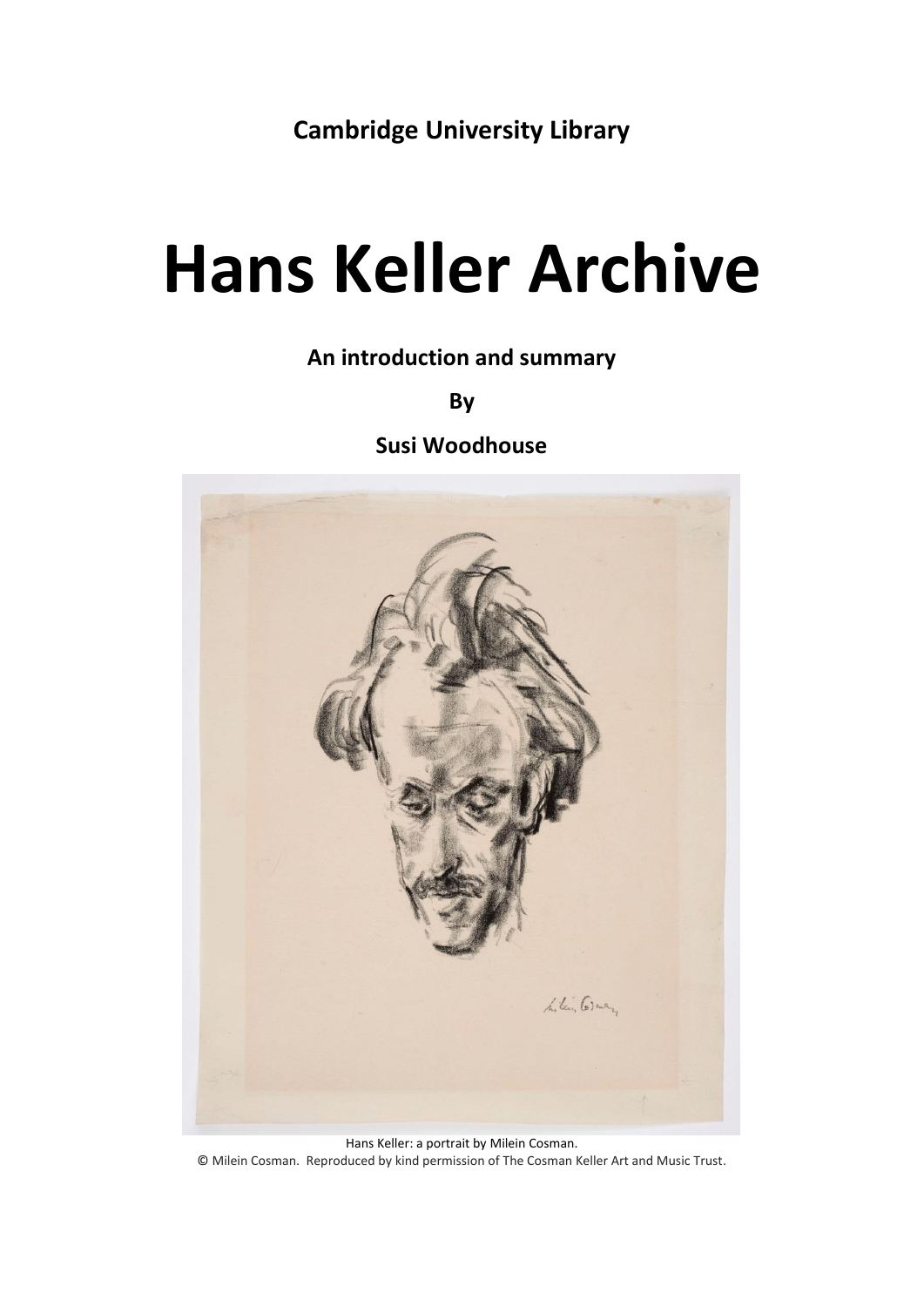## **Hans Keller (1919 – 1985)**

'All his life he has done everything he wanted to do, paid or not, with total involvement – and has *done nothing else"* [Keller to Ernest Warburton, 1 May 1979].

> "Hans Keller was one of the most celebrated musical figures of his time. As a teacher, broadcaster, analyst, coach, polemicist and critic (he would have preferred 'anti-critic'), he was a passionate and brilliantly articulate advocate of everything he deemed best in music, and an equally outspoken scourge of poor standards in verbal and musical communication as well as in ethical behaviour. His combative presence had a remarkable effect on admirers and detractors alike: he was often sought out for his views, sometimes reviled for expressing them forthrightly, but rarely ignored because of them. His idiosyncratic blend of enthusiasms, especially football and psychoanalysis, ensured that satiric magazines never let him out of their sight; and his exceptional companionability enabled him to gather round him some of the most gifted musicians of his time. Indeed, to those who knew him well he became the unofficial guardian of their conscience." *Hans Keller: essays on music.* Edited by Christopher Wintle, with Bayan Northcott and Irene Samuel. Cambridge University Press, 1994. p.xiii. Introduction.

Musician, writer, teacher and broadcaster Hans Keller was born in Vienna in 1919, growing up in a richly cultural and intellectual environment where music-making was the norm and in which, as a violinist of some considerable talent, he took an active part. It was during this time that he learned much of the string quartet repertoire and from this time that his intense love of the quartets of Haydn, Beethoven and Mozart stemmed, which would both infuse his approach to musical understanding and inspire much of his most eloquent writing. Life changed abruptly in 1938, when Keller, along with many others, was arrested and interrogated by the Nazis. On his release, he escaped to England with the help of his brother-in-law Roy Franey, arriving at Croydon airport in December 1938.

Following the outbreak of World War II, Keller was interned in the summer of 1940 first at Huyton Camp in Liverpool and then at Mooragh on the Isle of Man, where he was held until the spring of 1941. In a letter of January 1941 from Mooragh to his mother (who had left Vienna for London before the Anschluss) telling her of his likely release, he was, astonishingly, able to reflect: "*Never again will I have the opportunity to gather so much insight into human nature as I have here, and in this respect internment was useful".*

This observation marks his increasing interest in psychology and psychoanalysis, which alongside making a living as a freelance player and writer in the immediate post-War years, he was to develop into a central tenet of his thinking as a critic. His collaboration with the sociologist Margaret Phillips on the psychology of small social groups formed an important part of his work in the late 1940s and early 1950s.

However, it was music, not psychology (although the latter would influence his approach to musical understanding), which was the driving force of his life and the decade following the War saw him develop the range of his writing in this field. A large body of work on film music ensued, together with reviews of concerts, festivals, books, recordings and articles - in particular on the music of Mozart, Benjamin Britten and Schoenberg. In 1949, deeply concerned with what he perceived as a lack of standards and of integrity in music criticism, he joined his friend the musicologist Donald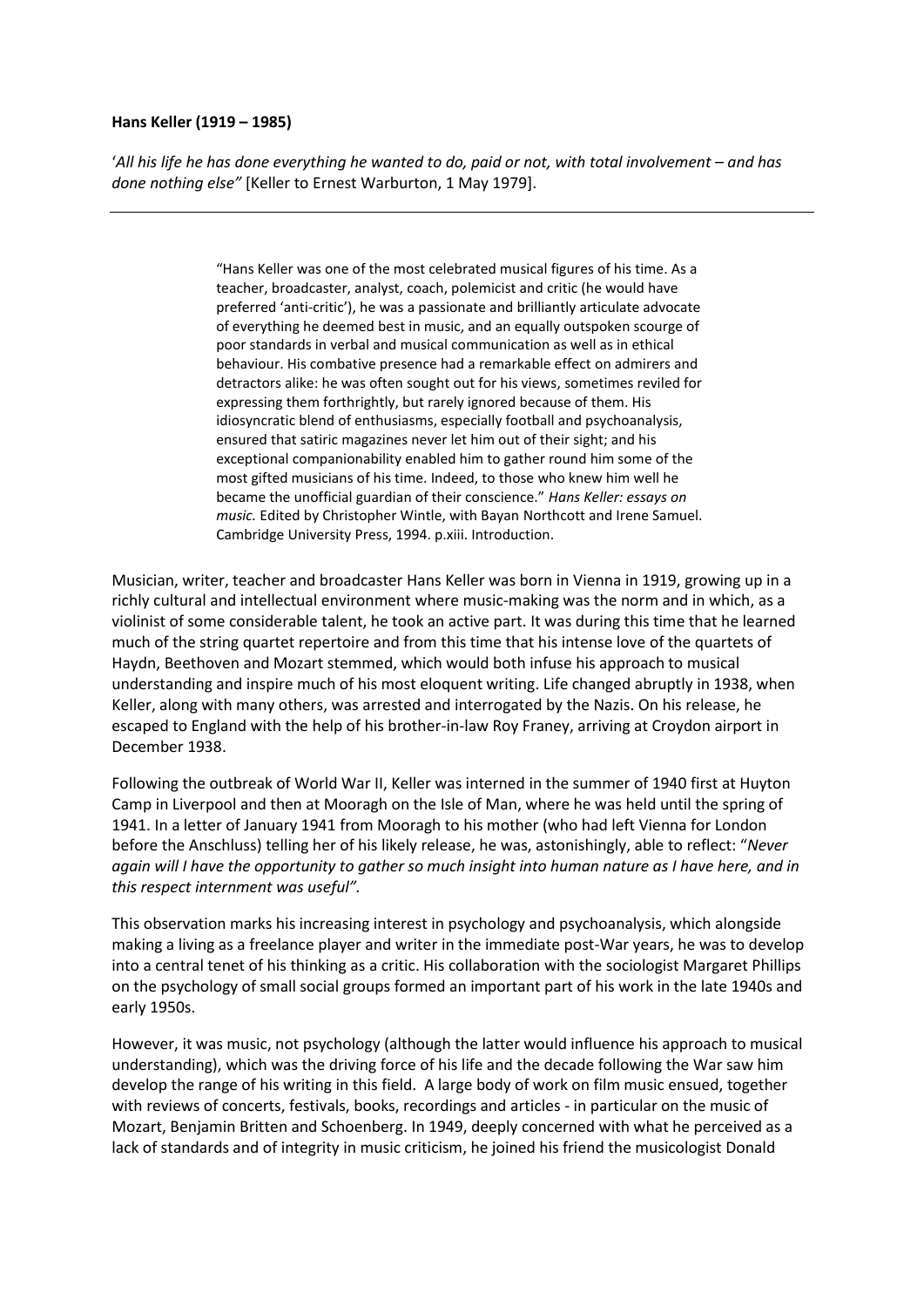Mitchell as co-editor of *Music Survey*, a journal designed to rattle the cage of the established musical world.

But it was in 1957, that the innovation for which he is remembered best came into being: his wordless Functional Analysis (or 'FA' as it is universally known). This was intended to demonstrate, purely through music, the underlying unity of the contrasting themes and movements of any given composition, thus enabling both performers and the listener to better understand and appreciate the work as a whole. Fifteen FAs were composed, largely of string quartets by Haydn, Beethoven and Mozart but also of Britten's Second String Quartet and Bach's Brandenburg concerto no.3. The BBC broadcast five, and he received commissions for others from Norddeutscher Rundfunk (NDR), Radio Bremen, Dartington Summer School and from Benjamin Britten for the Aldeburgh Festival.

ep  $\overline{u}$ 开西省 MUTES  $\Pi$ rti  $\overline{r}$  $\Pi\Pi$  $\sqrt{10}$  $\frac{8}{3}$  $7<sup>1</sup>$  $91.14.1$ ize  $k$ <sup>(</sup>)  $\sqrt{m}$   $\pi$   $\pi$ 厅 'mm  $\frac{1}{2}$  and  $\frac{1}{2}$  and  $\frac{1}{2}$  $4.5$  $755.001$ muttel. 呼  $\{\mathbb{R}\}$  $f(t)$  |  $f(t)$  $\frac{1}{2}$  (  $\frac{1}{2}$   $\frac{1}{2}$   $\frac{1}{2}$   $\frac{1}{2}$   $\frac{1}{2}$   $\frac{1}{2}$   $\frac{1}{2}$   $\frac{1}{2}$   $\frac{1}{2}$   $\frac{1}{2}$   $\frac{1}{2}$   $\frac{1}{2}$   $\frac{1}{2}$   $\frac{1}{2}$   $\frac{1}{2}$   $\frac{1}{2}$   $\frac{1}{2}$   $\frac{1}{2}$   $\frac{1}{2}$   $\frac{1}{2}$   $\frac{1}{2}$  $\mathbb{R}$ 画  $\sqrt{1}$  $\overline{P}$  $n_{\rm E}$ 口 口  $+64 \sqrt{1}$  $2.007$ 江口 拉斯拉  $k_{1}$   $\frac{1}{2}$   $\frac{1}{2}$   $\frac{1}{2}$  $100$  $\Box$  $\Box$ <sup>7</sup> $\Box$ Ĥ  $9466$  (175).  $51$ F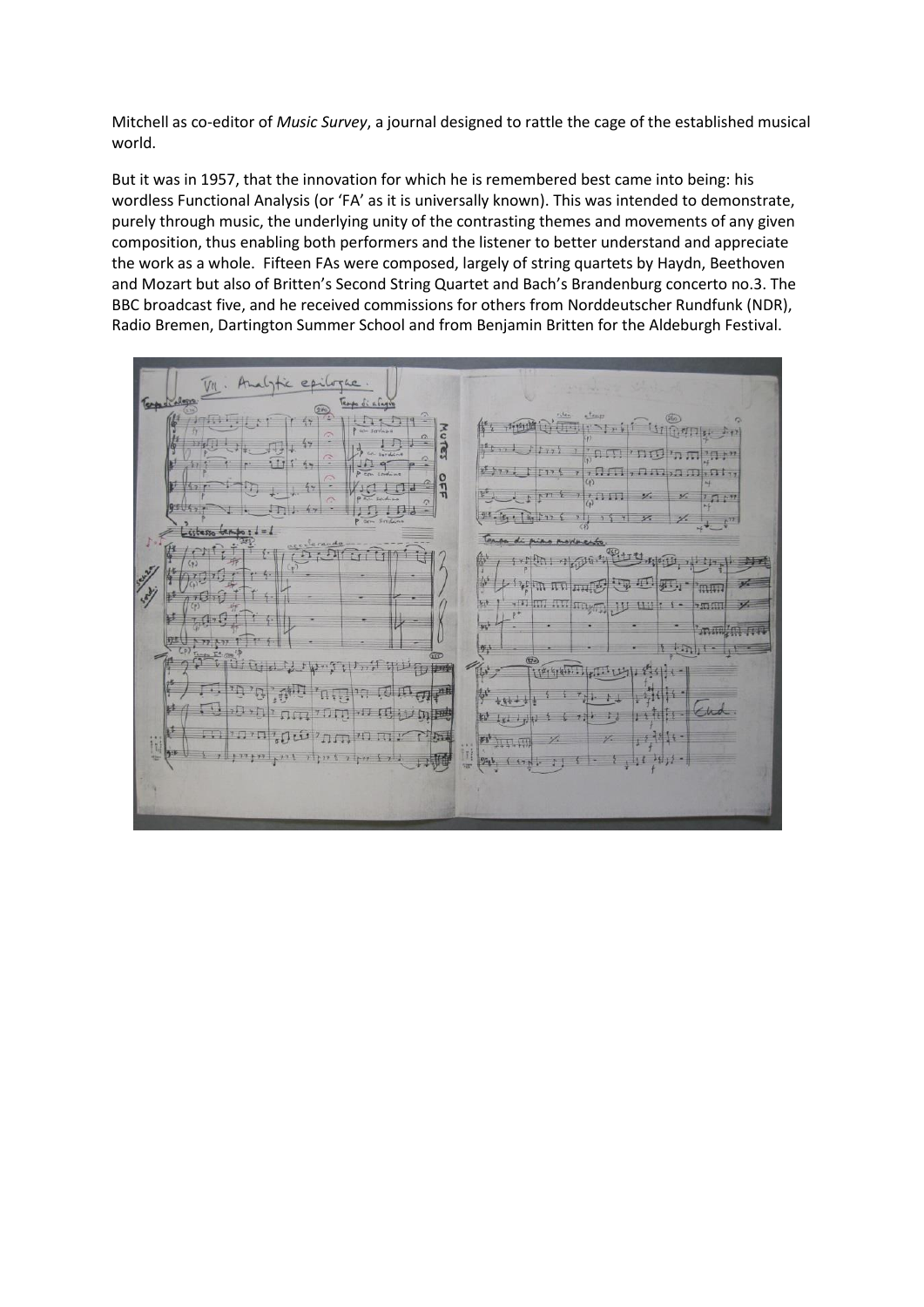An extract from Keller's FA no.14, Mozart's String Quintet in G minor, K.516. [Add. MS 9371/23] © Milein (Cosman) Keller. Reproduced by kind permission of The Cosman Keller Art and Music Trust.

Two years later, Keller was invited to join the BBC Music Division by its then Controller, William Glock, where he was to remain for the next 20 years as, variously, in charge of music talks, chamber music, orchestral and choral music, regional orchestras and new music. His was an extraordinarily rich contribution to the musical life of the Corporation: he gave himself wholeheartedly (or wholemindedly, as he would have preferred to express it) to the task of ensuring that the BBC fulfilled its role as a cultural ambassador, particularly in his support for young composers and artists and in delivering the highest standards of production in all his programmes from the ten minute "In Short" occasional series of talks to full-scale music broadcasts, whether live or pre-recorded. He became the voice of the BBC to a generation of listeners to the Third Programme and the Home Service. However, Keller's relationship with the Corporation was not by any means an easy one and became distinctly difficult after he led his colleagues in challenging the proposals in the seminal 1969 report *Broadcasting in the seventies,* which set out how the BBC should reposition itself in the coming decade. It proposed, *inter alia,* instead of mixed programming, radio stations concentrating on a particular kind of programme. Thus the Third Programme would become Radio Three, with much of its talks output transferred to Radio Four, and, as a cost-cutting exercise, several of the regional orchestras would be disbanded.

Following his retirement from the BBC in March 1979, Keller entered an extraordinarily rich "third period" during which he not only continued to broadcast regularly and to write prolifically but also returned to coaching, teaching and lecturing. The Yehudi Menuhin School and The Guildhall School of Music both invited him to work with their string players and in particular to coach quartets. He advised Yehudi Menuhin on the approach to and format of his Violin Concours, taking this golden opportunity to advocate his anti-competition competition approach. Motor Neurone Disease finally claimed him on  $6<sup>th</sup>$  November 1985. Fittingly, his last full-length piece of work was a monograph on his beloved Haydn Quartets, published posthumously in 1986.

> "Hans Keller – a passionate soul, physically and spiritually consumed with the highest of missions: explaining the integrity, the truth, and the living immediacy of musical expression."

Yehudi Menuhin writing in the Foreword to *The Keller Column: essays by Hans Keller from 'Music & Musicians' magazine, 1984-5.* Edited by Robert Matthew-Walker. London, Lengnick & Co, 1990.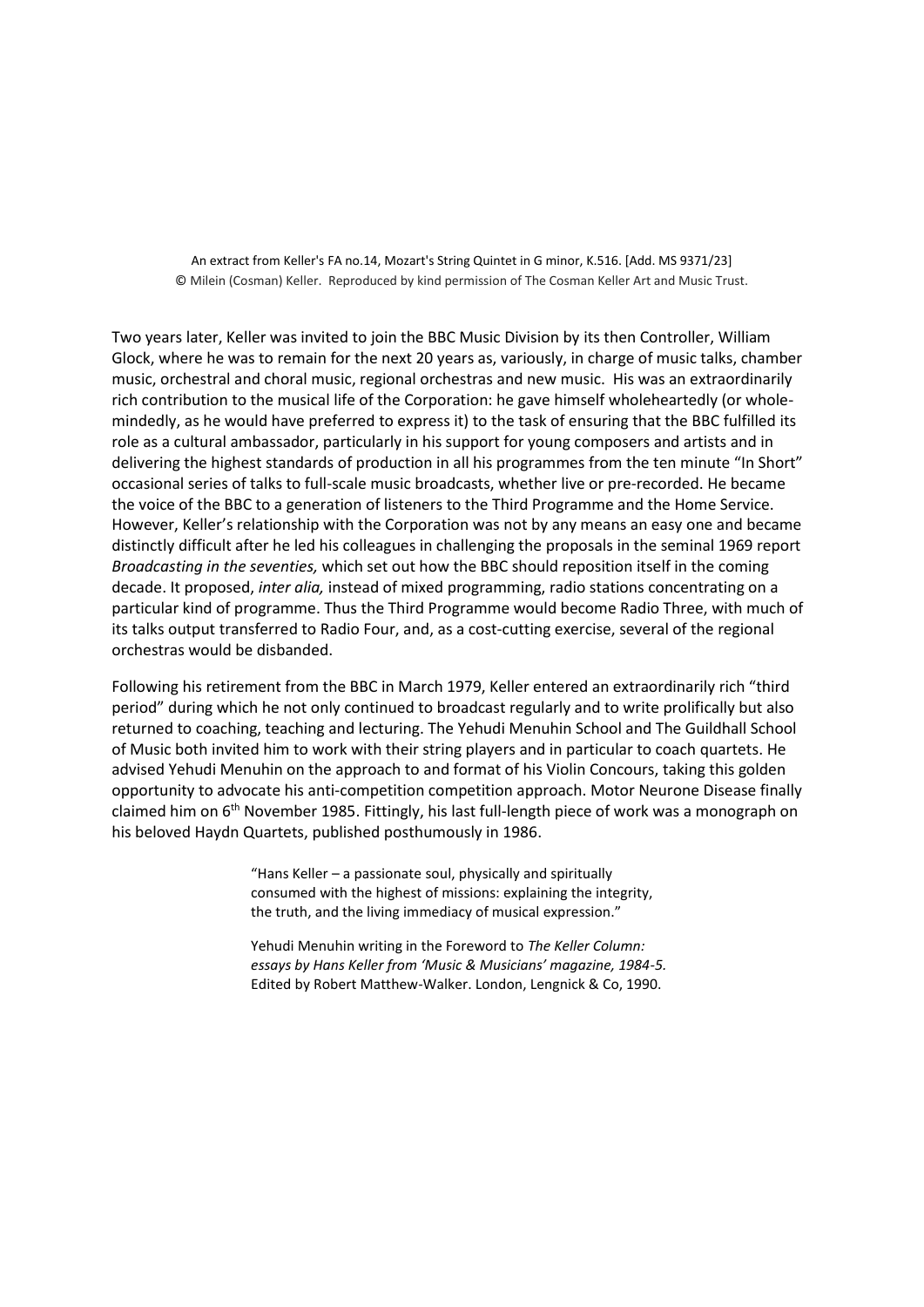

Programme for a concert by the Liverpool Philharmonic Orchestra and John Pritchard given in the Royal Festival Hall on 16<sup>th</sup> January 1955 showing sketches of the musicians by Milein Cosman. © Milein Cosman. Reproduced by kind permission of The Cosman Keller Art and Music Trust.

## **Materials in the Keller Archive**

In 1996, the papers from Hans Keller's estate were generously donated to Cambridge University Library by his widow, the artist Milein Cosman, forming the Hans Keller Archive. The Archive contains a diversity of materials including music manuscripts, manuscripts and typescripts of articles and monographs, concert programmes, radio talk scripts and many thousands of letters. Enquiries concerning the Hans Keller archive may be made via [music@lib.cam.ac.uk](mailto:music@lib.cam.ac.uk)

## **Outline of available materials:**

- **Books and scores**: the Archive contains those books and scores from Keller's own library which he has annotated and/or which the Library does not hold a copy of itself.
- **Music Manuscripts:** all but one of the 15 Functional Analyses together with other music manuscripts by Keller and by other composers such as Judith Bingham, David Matthews and Bayan Northcott sent to him for comment.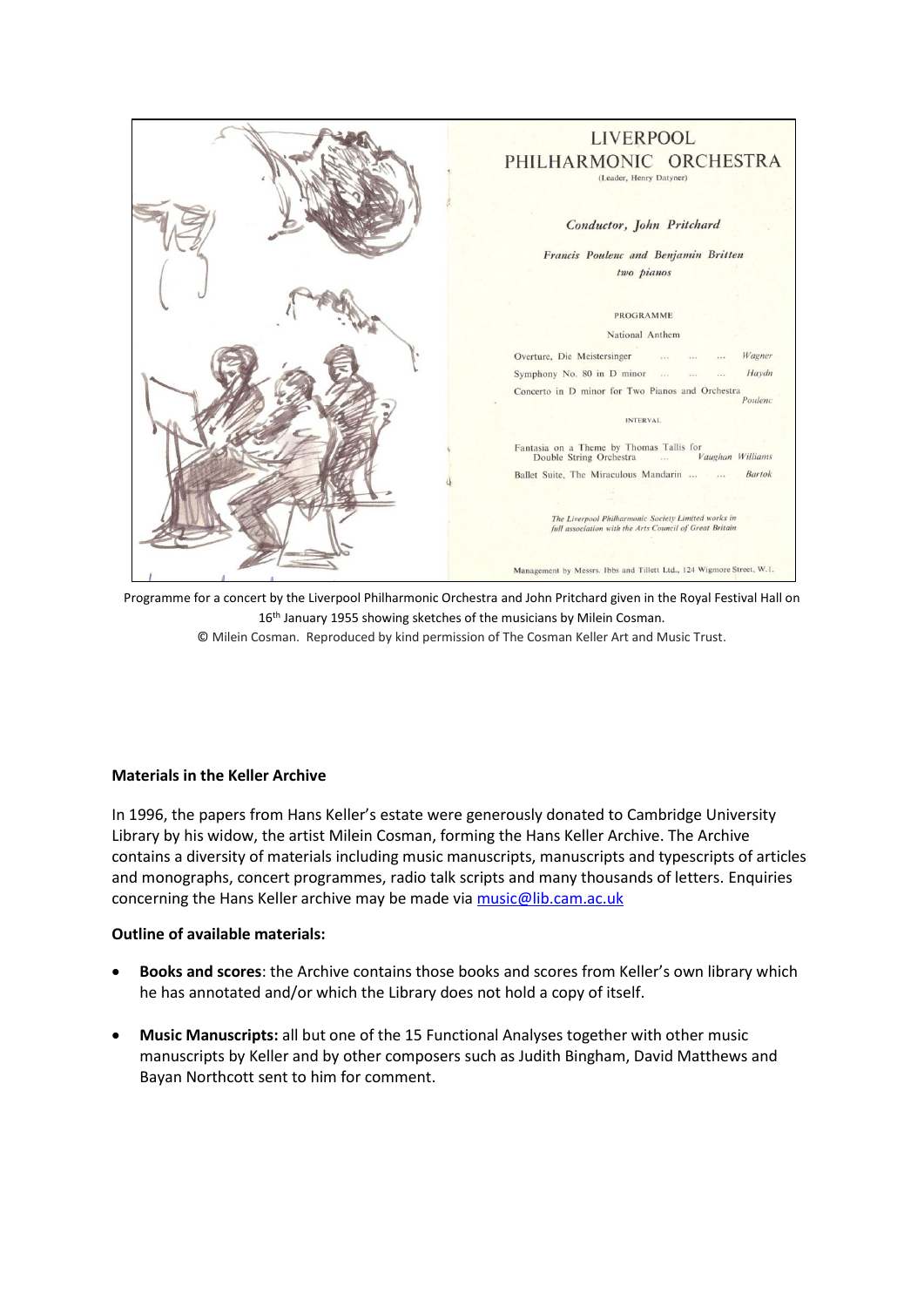**Articles:** some 1,000 manuscripts and typescripts of his published and unpublished articles



dating between 1939 – 1985. They comprise hundreds of reviews of concerts, festivals, operas, film music, recordings, newly-published music and first performances; book reviews covering not only music but also psychology, sport, literature and politics; regular columns for journals such as *[The](http://hooke.lib.cam.ac.uk/cgi-bin/bib_seek.cgi?cat=ul&bib=2980112)  [Listener,](http://hooke.lib.cam.ac.uk/cgi-bin/bib_seek.cgi?cat=ul&bib=2980112) [Spectator,](http://hooke.lib.cam.ac.uk/cgi-bin/bib_seek.cgi?cat=ul&bib=2976867) [Music and Musicians](http://hooke.lib.cam.ac.uk/cgi-bin/bib_seek.cgi?cat=ul&bib=2901527)* and *[New](http://hooke.lib.cam.ac.uk/cgi-bin/bib_seek.cgi?cat=ul&bib=2985535)  [Statesman](http://hooke.lib.cam.ac.uk/cgi-bin/bib_seek.cgi?cat=ul&bib=2985535)* which included elegant short pieces on football, on individual composers from Britten to Wagner vi[a Skalkottas,](https://en.wikipedia.org/wiki/Nikos_Skalkottas) Schoenberg, Mozart and his beloved Haydn, criticism and analysis (including his own Functional Analysis) and on political issues such as the future of the BBC. In these columns and other articles, he also explored with élan themes close to his heart – teaching, competitions and the concept of professionalism – and crafted many profoundly illuminating discussions of individual compositions from *Peter Grimes* to Haydn's String Quartets. He wrote, always, with deep conviction, believing that at all costs, it was important to present the truth (as he saw it), however inconvenient.

- **Monographs:** manuscripts of monographs including: *Criticism* (published by Faber 1987; ed. Julian Hogg), *A musical sketchbook* by Milein Cosman, edited by Hans Keller and Donald Mitchell. Oxford. Bruno Cassirer, 1957; *The Great Haydn Quartets: Their Interpretation*, London (Dent) 1986.
- **Translations:** for example of Britten's 'Beggar's Opera' and essays by Erwin Stein published as *Orpheus in New Guises* in 1953.
- **Radio scripts:** for the BBC (including papers relating to the infamous "Piotr Zak" affair), Radio Bremen, Norddeutscher Rundfunk and a number of other German-speaking radio stations.
- **Papers for conferences** Keller attended: including the IMZ Congress 23 26 Sept 1973, Vienna "50 years of music on radio"; the XIII Maggio Musicale Fiorentino (1950); the Citizens' Commission on Human Rights Symposium "A balance of views towards a better Mental Health Act", 8 Dec 1977.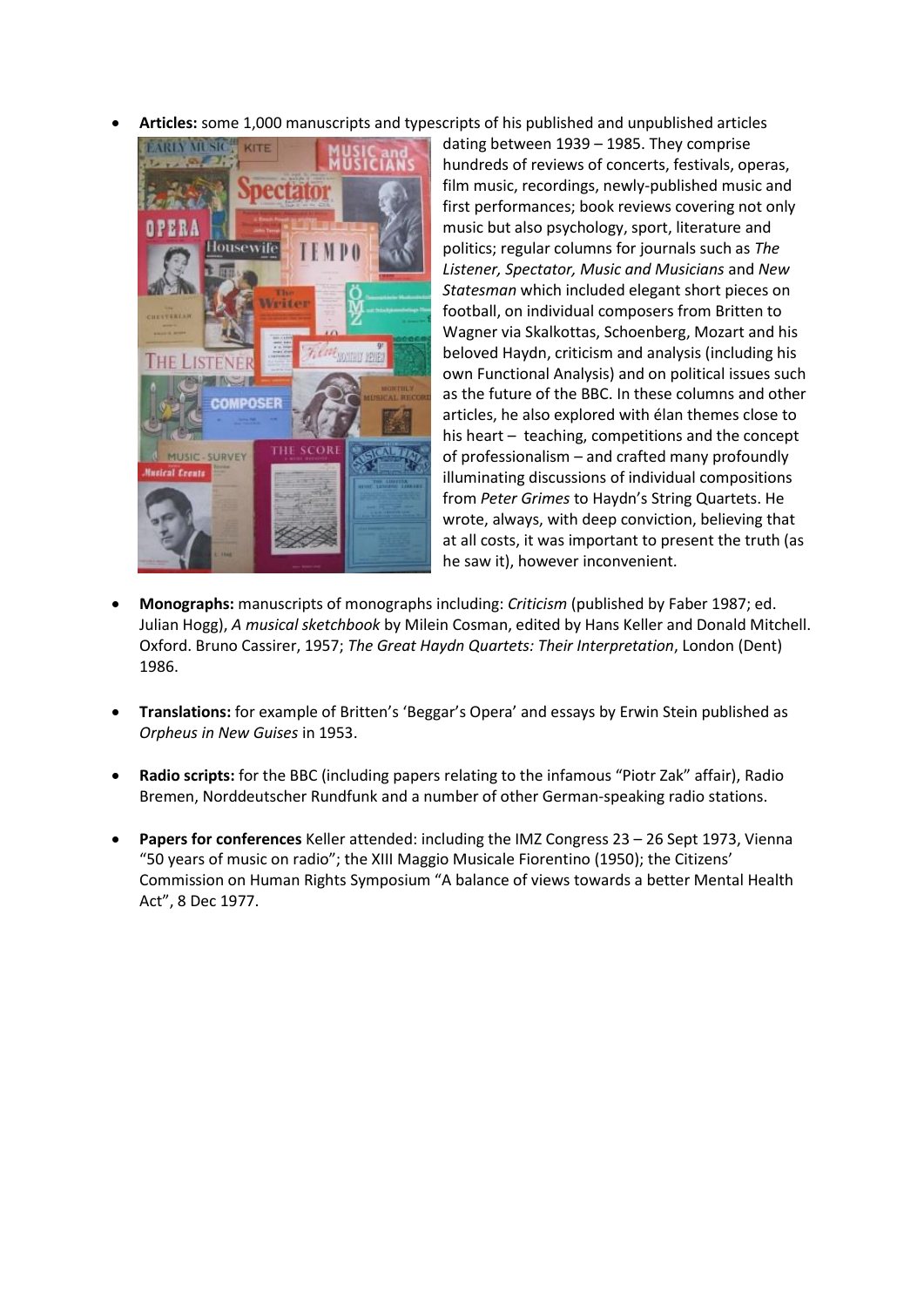

 **Concert programmes:** the c.700 items include single concert programmes, concert handbills, brochures for music festivals such as Aldeburgh, Edinburgh, the Holland Festival, the Proms and Salzburg. All the major UK venues are represented with a particular emphasis on the Royal Albert Hall and the Festival Hall. There is a focus on programmes which include mid-20th century works, works by Schoenberg and chamber music of the Classical period. Many of the programmes contain annotations in Keller's handwriting both in German and English and some contain sketches by the artist Milein Cosman, Keller's wife. In many instances, original typescripts of programme notes and newspaper cuttings of reviews are also held.

 $\mathcal{L}_{\Gamma}$  $RW^A$   $(1, 1)$ on applied phases of  $K_1$ 1. but open Vea a of Tach  $115$ well be ask  $+6.16$ 

Keller's notes on Mozart's String Quintet in C major, K.515 taken at a concert by the Barylli Quartet, Salzburg Festival 1954. © Milein (Cosman) Keller. Reproduced by kind permission of The Cosman Keller Art and Music Trust.

- **Record sleeve notes:** a modest number of typescripts, dating from the 1950s to the 1980s and including: Joseph Haydn. Trio in A major for Piano, Violin and cello (Hob.XV.18); Ludwig van Beethoven. Trio in E flat major for Piano, violin and cello (Op.1 No.1) - sleeve notes written in 1983 for the RCA recording by the Zingara Trio whom Keller coached.
- **Personal papers:** encompassing Keller's notebooks, notes and drafts on psychology from the 1940s; a large number of similar notebooks and drafts on musical matters from the 1940s to the 1980s; pocket diaries, passports and other materials; his LRAM papers from 1942 – 43; letters written in reply to entries in the farewell book from the BBC, March 1979; a collection of letters to his mother Grete from various correspondents other than Keller himself; awards and certificates.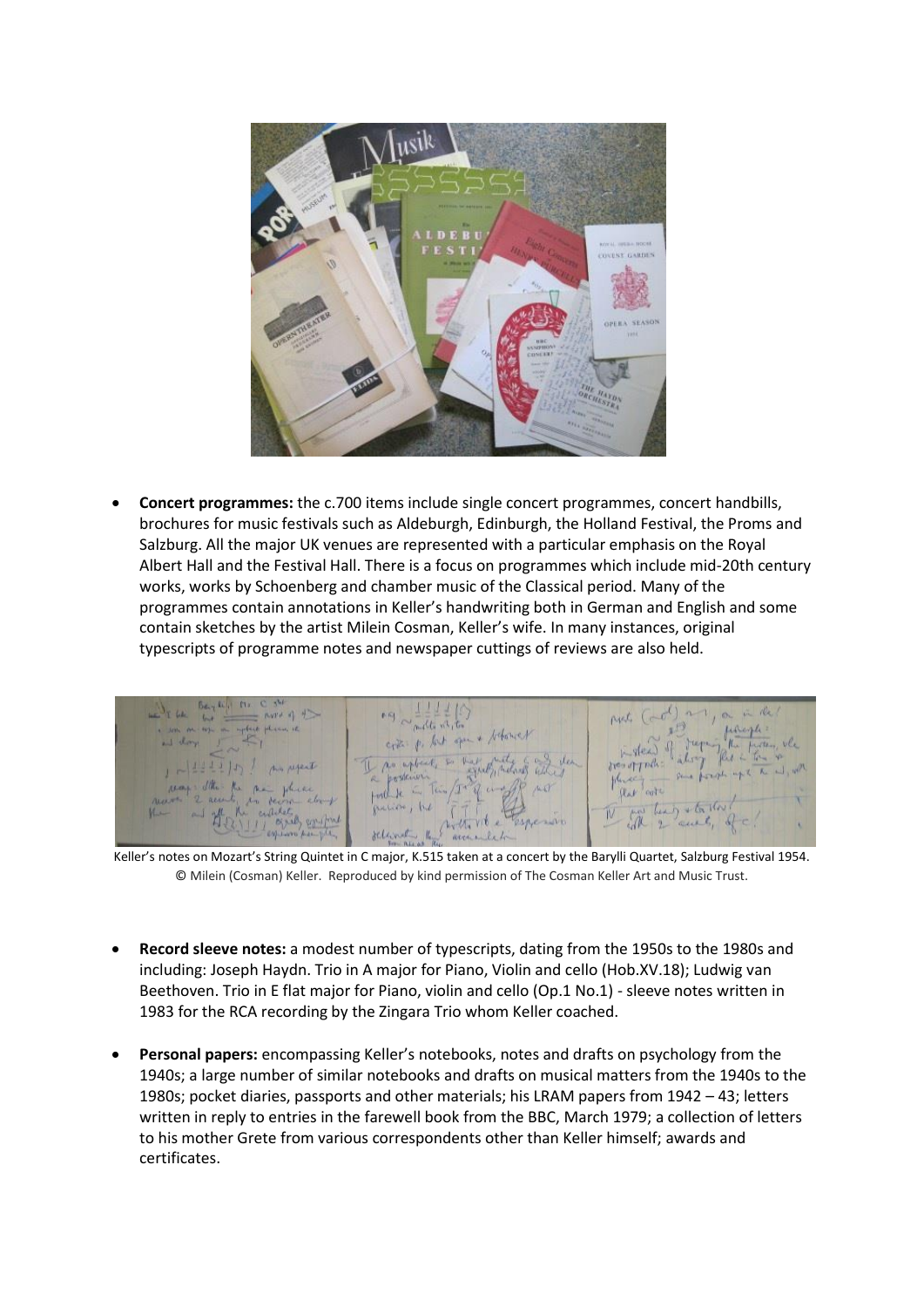**Football-related materials:** a range of programmes for matches and many notebooks containing Keller's detailed analysis of matches he attended.



Keller's analysis of a Spurs v Fulham match played on 19th February 1966. © Milein (Cosman) Keller. Reproduced by kind permission of The Cosman Keller Art and Music Trust.

- **Press cuttings:** these include cuttings of articles by Keller, letters to the press from Keller, cuttings mentioning Keller and cuttings of topics of interest to Keller such as penal reform, WWII, The BBC, religion and psychology, sport.
- **Writings by others:** a small number of typescripts and manuscripts by others including Benjamin Frankel, Donald Mitchell, Matyas Seiber and Roger Sessions together with the typescript of Oskar Adler's *Die Kritik der Reinen Musik.*
- **Film music materials:** a mix of film brochures and publicity materials, 1942 1955, together with Keller's notes on a proportion of them.
- **Letters:** this is, by far, the most extensive element of the archive comprising some 6,000 items. Keller was a prolific correspondent, not only to his many colleagues and friends, but to the press, film companies, societies and institutions, broadcasting companies, journals, festivals, competitions, educational institutions and a wide range of other organisations. A proportion of the material is, naturally, simply concerned with the practical issues of a forthcoming talk, meeting or visit, but the majority offer a comprehensive insight into Keller's world view. They encompass his thoughts on the compositional process, on the state of music education, on the concept of the music competition, on the role of the BBC, on the responsibilities of a music critic, present detailed commentaries on performances, insight into individual works, challenges to his addressees on political and ethical issues and in some cases are unabashed polemics on a topic about which he feels deeply. What is also much in evidence, however, is his generosity of spirit in supporting and encouraging friends and colleagues in their many and varied endeavours.